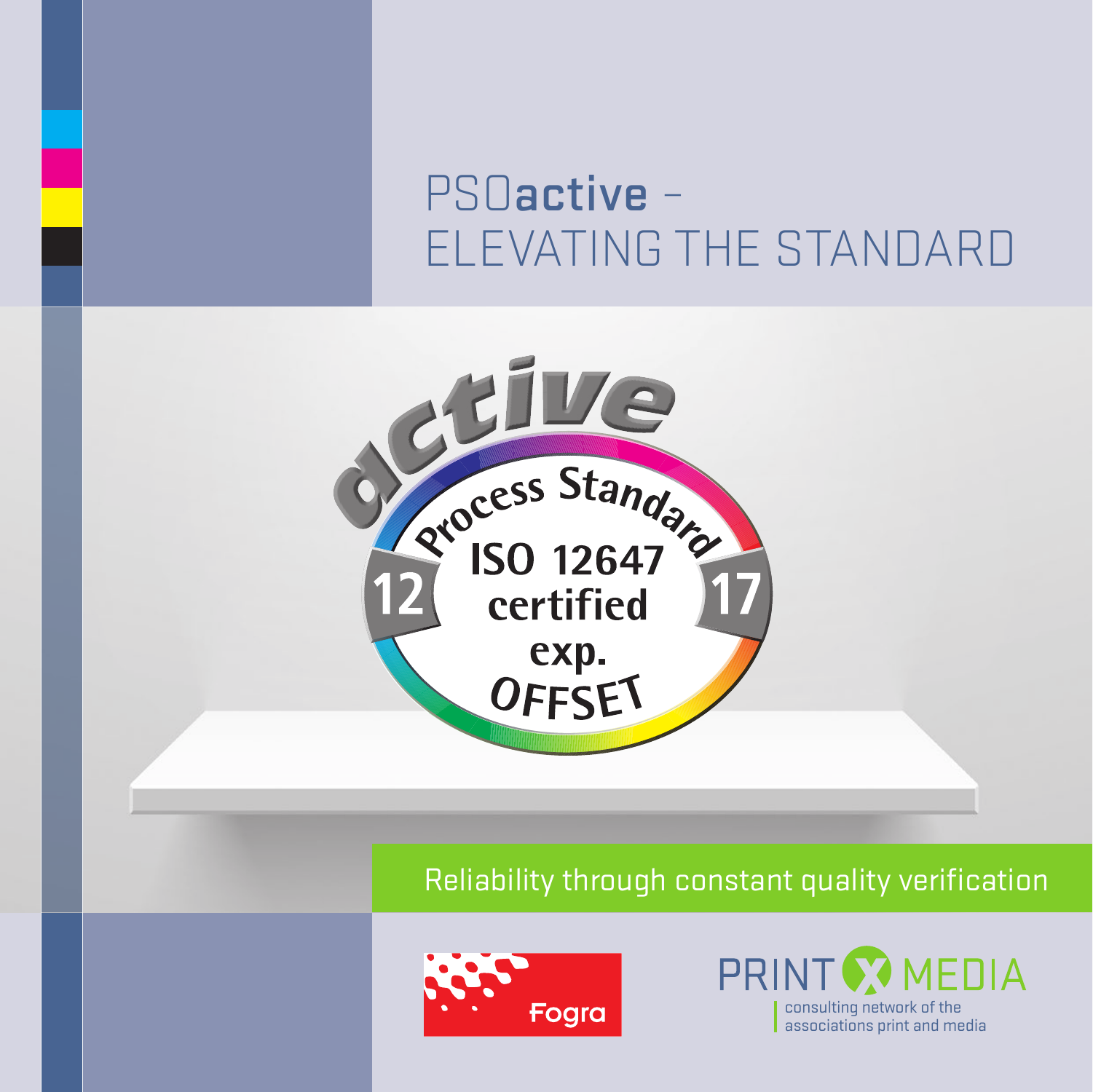### SURPLUS VALUE FOR PRINTING COMPANIES AND CLIENTS

PSOactive is the useful new extension of PSO-certification. Whereas the standard certificate is obtained during a thorough examination on a specific date, PSOactive offers regular verification of quality and process reliability between the appointed dates as well. Thus, PSOactive becomes a valuable asset which serves to reinforce trust between client and printing company, prevent conflicts and increase the quality of everyday operations.

In contrast to other products, PSOactive offers a genuine examination, followed by a neutral certification. As a result, a permanently recorded, verifiable and reliable process is achieved.



Act today and convince yourself of the advantages of PSOactive:

- for your company,
- for your clients,
- for your wallet!

As an extension of PSO-certification by Fogra / associations Print and Media, PSOactive offers surplus value through regular verification of PSO-conformity and an increased appeal to clients. Every company using PSOactive regularly receives documentation of its production by means of evaluation tables.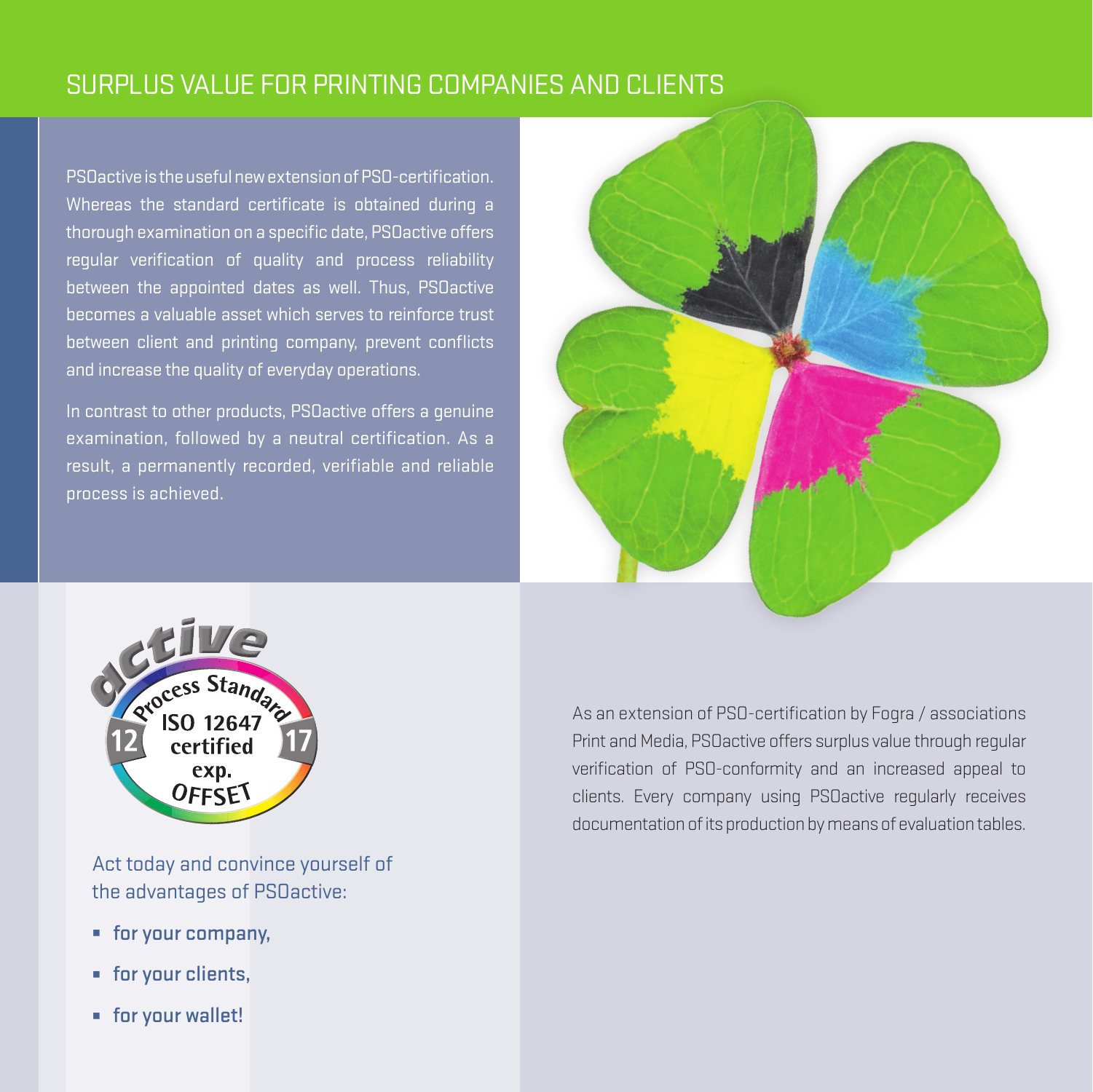## SIMPLE AND EASY - THAT'S HOW PSOactive WORKS!

#### Expense of printing company

■ Sending in a four-color print sheet (CMYK) from a practical assignment including a measurement report and a print control strip per quarter

#### Examination by Fogra/associations Print and Media

- The print sheets are inspected for PSO-conformity by Fogra/associations Print and Media
- Fogra/associations Print and Media create a measurement report which is sent to the printing company
- The company receives verification that it regularly and continually complies with quality requirements according to PSO-guidelines

#### Verification and reliability

The examination by Fogra/associations Print and Media offers neutral confirmation of PSO-conformity. If a deviation from PSO is discovered during the process, the printing company can send in new print sheets. If no satisfactory results can be determined within four weeks, the PSOactive-status will be withdrawn. However, it can be reclaimed at a later time when the examination is passed successfully. Thereby, the credibility and neutrality of PSOactive are ensured.

#### Results

- Regular and neutrally certified verification of the printing company's adherence to PSO
- Credible and neutral seal of approval

#### **Advantages**

- Reliability at any time
- Permanently recorded process
- Test certificate
- Informative test seal
- Appeal to clients
- Certification validity
- No additional paper consumption during examination
- Neutral evaluation and high standards
- Clarity in client communication
- Competitive advantages
- Low additional costs
- Exclusively for users of PSO

It is important for clients to be able to rely on your company's consistently high quality. PSOactive offers reliability and reinforces trust between client and printing company.

#### **Costs**

- 840 EUR for members (plus VAT)
- 1.200 EUR for non-members (plus VAT)
- In return you will receive:
	- Initial consultation
	- Evaluations, incl. certificate
	- Evaluation tables